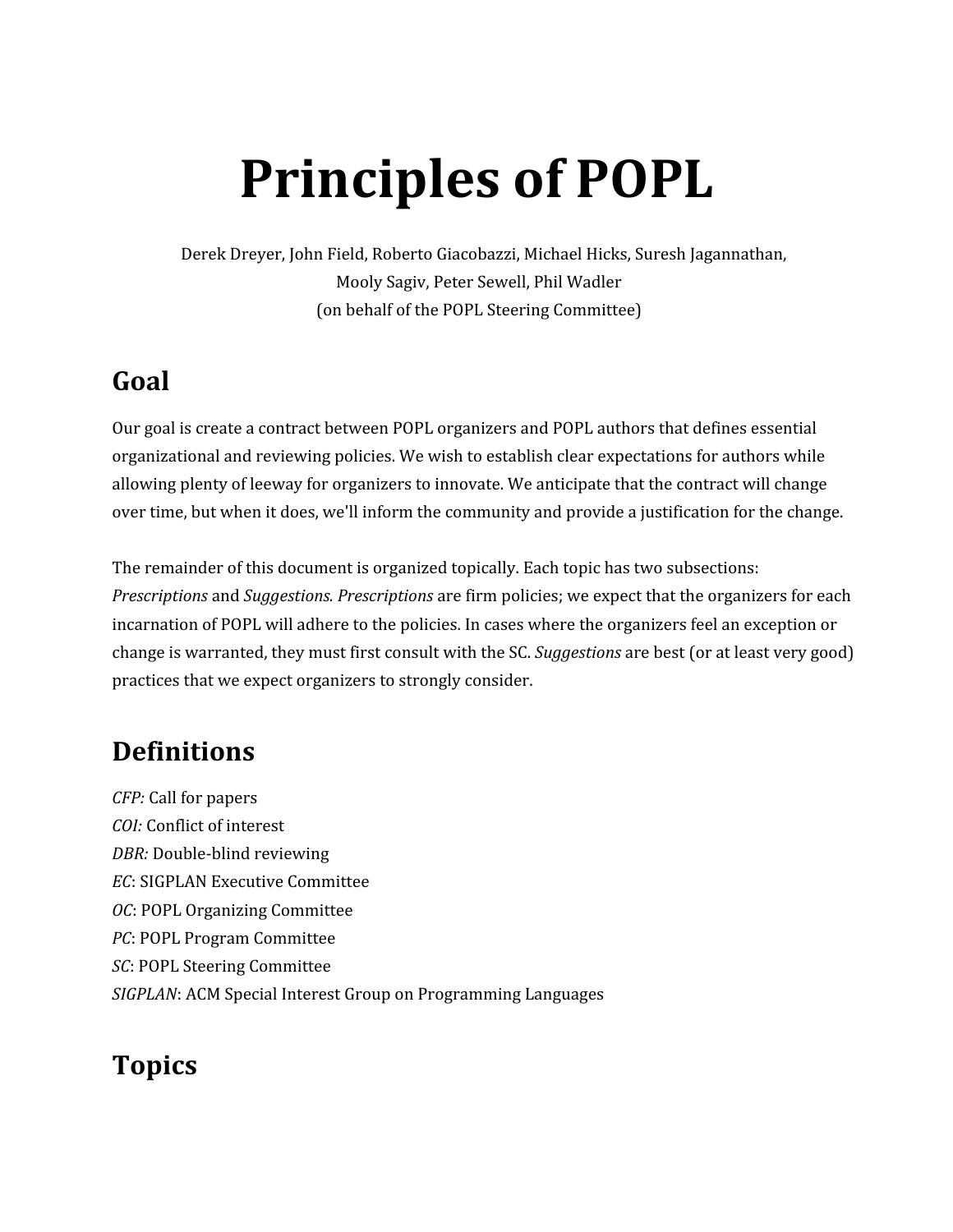# **Conference Organization**

# **SC Composition**

#### *Prescriptions*

The POPL steering committee for the period from POPL *X* to POPL *X*+1 consists of:

- The current and past SIGPLAN chairs
- The current and past SIGPLAN vice-chairs
- The General and PC chairs for POPLs *X*-1, *X*, and *X*+1

In addition to the above formal members, the general and PC chairs for POPL *X*+2 are typically invited to participate in most SC discussions. The chair of the SC for calendar year *X* is the General chair for POPL *X*.

# **Selection of Organizing Committee**

#### *Prescriptions*

The General and PC chairs for year *X*+2 are selected by the SC for year *X*, subject to the approval of the EC. The General and PC chairs select other members of the OC.

#### *Suggestions*

In recent years, POPL's "junior" OC members (Treasurer, Publicity, Student Events, Co-located Events) have held three year terms to provide continuity, and have generally chosen their own successors, in consultation with the SC. The General and PC chairs may at their discretion appoint other members of the OC.

#### **Conference Venue**

#### *Prescriptions*

The conference venue is chosen by the General Chair, in consultation with the SC. In general, we will strive to identify venues that reflect the diversity of the POPL community.

#### *Suggestions*

In recent years, POPL has rotated between the East Coast of North America, the West Coast of North America (in both cases, we interpret "coast" broadly), and Europe. The SC expects to organize an instance of POPL in Asia in the near future.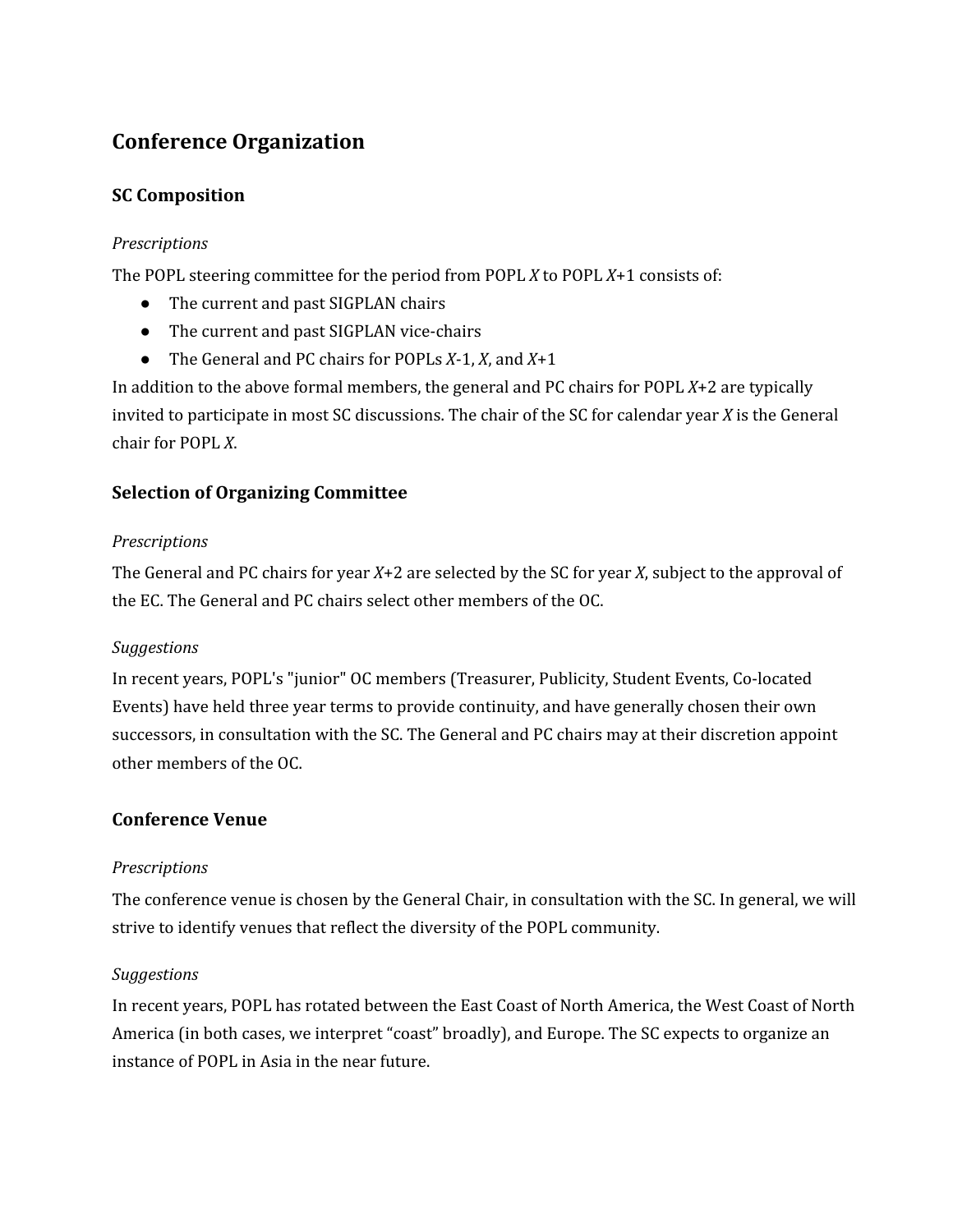# **Program Committee Composition**

#### *Prescriptions*

The PC is selected by the PC chair in consultation with the general chair and the POPL SC. The composition of the PC is subject to approval by the EC Vice-chair.

Topical, personal, and institutional diversity is critical to the long term vitality of POPL. In general, POPL adheres to the SIGPLAN [Diversity](http://www.google.com/url?q=http%3A%2F%2Fwww.sigplan.org%2FResources%2FPolicies%2FDiversity&sa=D&sntz=1&usg=AFQjCNERo36m4bpsxzNGYxUuUFWHt98ccA) Policy. Some particulars:

- The group consisting of the PC plus the General and PC chairs should have no more than 10% of its members from any single institution<sup>1</sup>, except in cases where the PC chair makes a compelling case to the SC and EC that there is a reason to deviate (e.g., to ensure an adequate coverage of expertise). The definition of "institution" for multi-department or multi-site entities has been the topic of much debate, and it seems that no satisfactory simple definition is possible. When in doubt, we will use the broadest reasonable definition for which conflicts can reasonably be said to exist. For example, we consider Microsoft Research Redmond and Microsoft Research Bangalore to be part of the same institution because publishing success at the former boosts the reputation of the latter, and vice versa.
- $\bullet$  PC members should not serve on the PC more often than every four years<sup>2</sup>.
- The PC should aim to achieve a roughly uniform distribution of seniority (from junior to senior).
- The PC chair should strive to avoid the appearance of favoring current and former students, postdocs, colleagues, or collaborators for membership on the PC or ERC (if any).
- The size of the PC should be such that, given the expected number of submissions (currently, around 250), each PC member will review 18-25 papers. Exceeding the upper bound is strongly discouraged.
- If there is an ERC, the same diversity criteria listed above should apply, scaled to the size of the ERC.

#### *Suggestions*

• The PC chair of year X+1 can be invited to serve (with possibly a lighter reviewing load) for year X as soon as he or she is selected.

 $1$  Currently, the SIGPLAN policy is no more than two members from the same institution; however, the EC is contemplating a change that would allow the number to be relative (to PC size), rather than fixed.

<sup>&</sup>lt;sup>2</sup> For this provision, we do not consider the PC chair to be a "PC member"; indeed, the PC chair is often a recent PC member.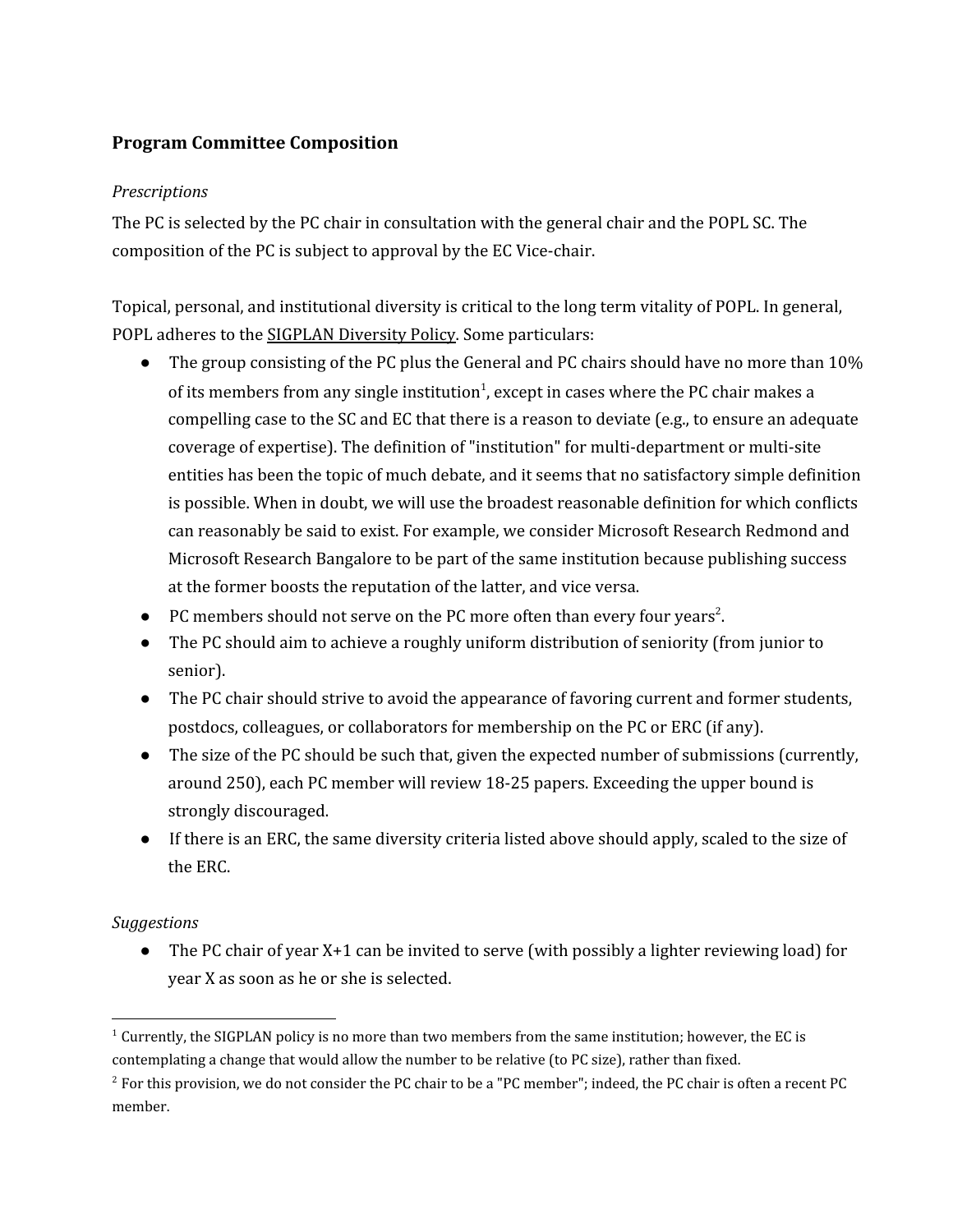# **Timeline**

- January, Year X-2: General chair selection
- May, Year X-2: PC chair selection
- August, Year X-2: Submit candidate PC (and ERC, if any) to SIGPLAN VC and POPL SC
- November, Year X-2: Finalize PC
- January, Year X-1: Publish PC and CFP
- July, Year X-1: Submission deadline
- September, Year X-1: Author Response Period
- October, Year X-1: Author notification
- October, Year X-1: Camera ready deadline

# **Review Process**

# **Author Anonymity**

#### *Prescriptions*

POPL will commit to use of a lightweight double-blind reviewing, starting in POPL '14. The data from Mike Hicks' [report](http://www.google.com/url?q=http%3A%2F%2Fwww.cs.umd.edu%2F~mwh%2Fpapers%2Fpopl12recap.pdf&sa=D&sntz=1&usg=AFQjCNF7fQaXnePkknXi5ZB9pcqMG2V2HQ) from POPL '12 indicate that the community favors DBR. The primary goal of light DBR is to *help PC members review papers with minimal bias, not to make it hard for them to discover authorship if they try*. The process should be such that authors are be able to withhold their identity, and reviewers are be able to avoid learning their identity. "Lightweight" means at least the following:

- 1. Paper submissions should not have the author names listed and references to previous work should be in the third person.
- 2. Apart from the above, authors are not required to "hide" their submissions: they can put them on web pages and give talks about them, as usual.
- 3. Authorship will be revealed to the reviewing PC member after he/she has submitted a review (which they can subsequently update).

Given the use of DBR, the PC chair must vet any external reviewers suggested by a PC member who has not yet reviewed the paper.

#### *Suggestions*

Provision (2) above is intended to prevent DBR from inhibiting normal dissemination of scientific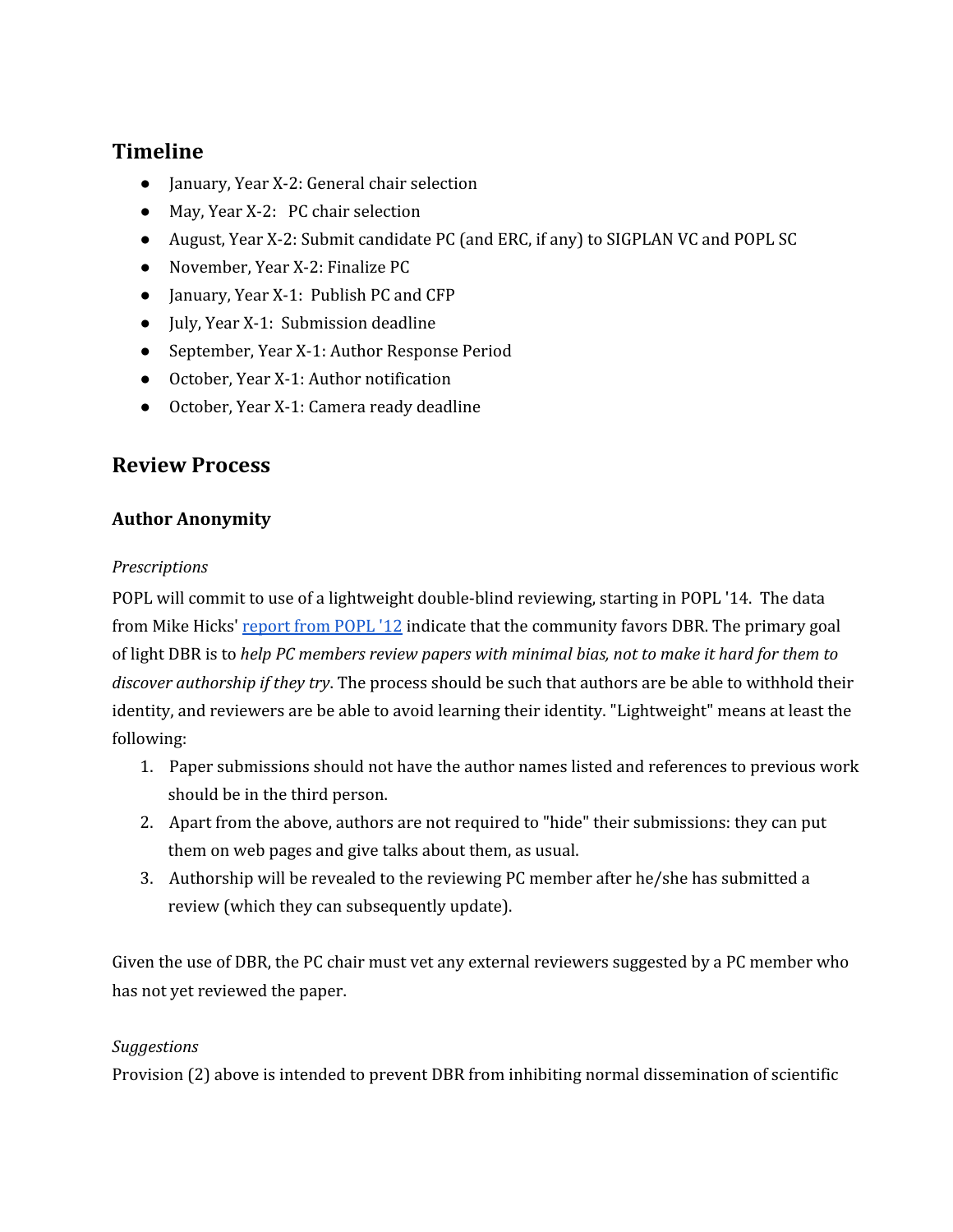ideas. Authors should not, however, take it as a license to explicitly lobby the PC or likely reviewers on behalf of their work; doing so would be contrary to the intent of DBR. While we will not attempt to codify or police such behavior, PC chairs may wish to remind authors of their obligation to live up to the spirit as well as the letter of light DBR.

#### **Conflicts of Interest**

#### *Prescriptions*

Authors and PC members must adhere to SIGPLAN's conflict of [interest](http://www.google.com/url?q=http%3A%2F%2Fwww.sigplan.org%2Freview_policies.htm&sa=D&sntz=1&usg=AFQjCNGDC7Baad6UTZ4B79vApgaaX4jj7g) policy.

#### *Suggestions*

Conflicts of interest can be tricky to manage in the presence of DBR. PC chairs may find the following conflict of interest policy, from Michael Hicks' [POPL](http://www.google.com/url?q=http%3A%2F%2Fwww.cs.umd.edu%2F~mwh%2Fdbr-faq.html&sa=D&sntz=1&usg=AFQjCNHX8TFhyphOkGd-TvYKlmBlBnhFGg) '12 DBR FAQ, useful.

*Using DBR does not change the principle that reviewers should not review papers with which they have a conflict of interest, even if they do not immediately know who the authors are. Quoting (with slight alteration) from the ACM [SIGPLAN](http://www.google.com/url?q=http%3A%2F%2Fsigplan.acm.org%2Freview_policies.htm&sa=D&sntz=1&usg=AFQjCNF4naqoz6Ehf7L5-jUhPAP3S3ZZDA) review policies [document:](http://www.google.com/url?q=http%3A%2F%2Fsigplan.acm.org%2Freview_policies.htm&sa=D&sntz=1&usg=AFQjCNF4naqoz6Ehf7L5-jUhPAP3S3ZZDA)*

*A conflict of interest is defined as a situation in which the reviewer can be viewed as being able to benefit personally in the process of reviewing a paper. For example, if a reviewer is considering a paper written by a member of his own group, a current student, his advisor, or a group that he is seen as being in close competition with, then the outcome of the review process can have direct benefit to the reviewer's own status. If a conflict of interest exists, the potential reviewer should decline to review the paper.*

*As an author, you should list PC and ERC members (and any others, since others may be asked for outside reviewers) which you believe have a conflict with you. While particular criteria for making this determination may vary, please apply the following guidelines, identifying a potential reviewer Bob as conflicted if*

- *Bob was your co-author or collaborator at some point within the last 2 years*
- *Bob is an advisor or advisee of yours*
- *Bob is a family member*
- *Bob has a non-trivial financial stake in your work (e.g., invested in your startup company)*

*Also please identify institutions with which you are af iliated; all employees or af iliates of*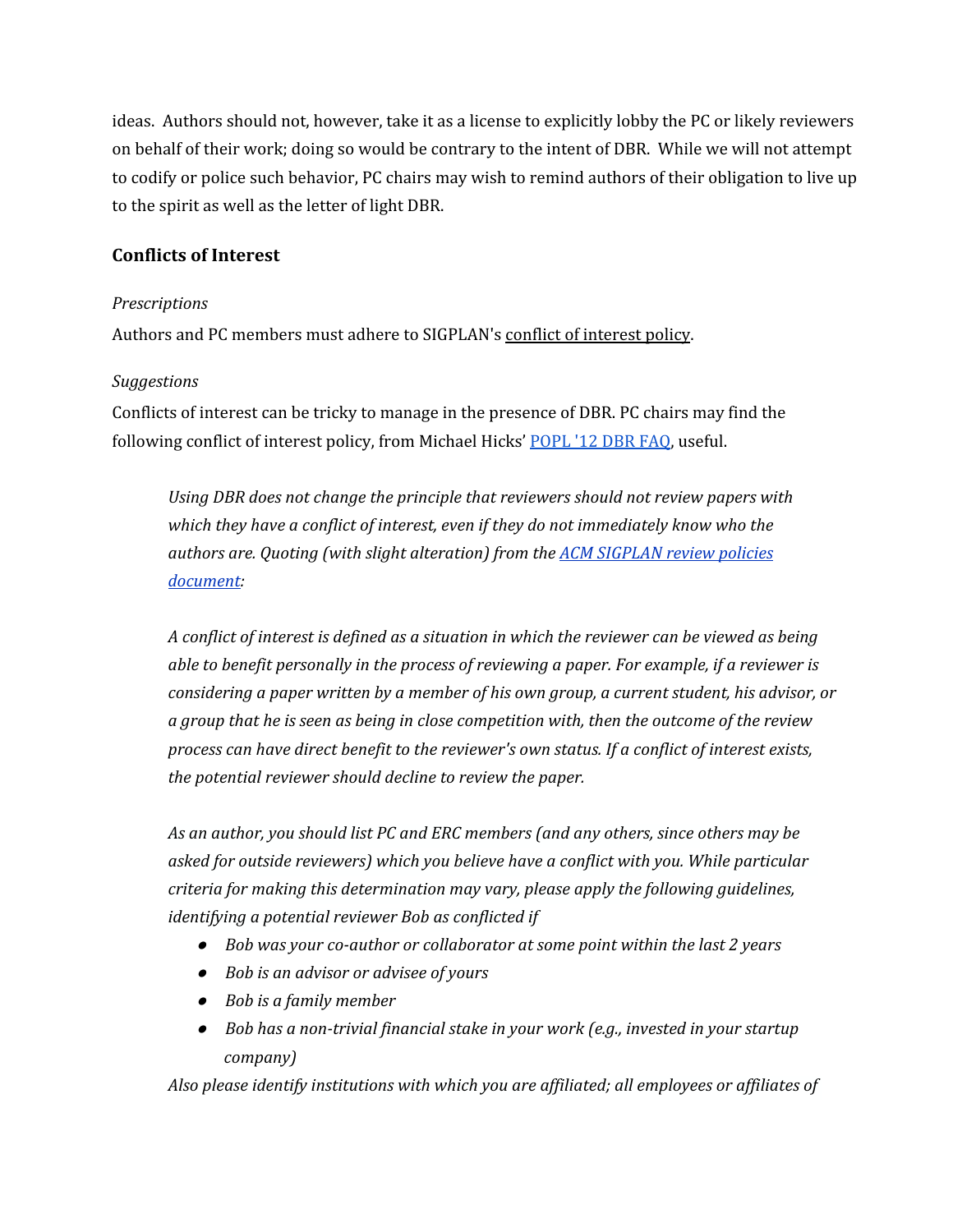*these institutions will also be considered conflicted. If a possible reviewer does not meet the above criteria, please do not identify him/her as conflicted. Doing so could be viewed as an attempt to prevent a qualified, but possibly skeptical reviewer from reviewing your paper. If you nevertheless believe that a reviewer who does not meet the above criteria is conflicted, you may identify the person and send a note to the PC Chair.*

The PC chair may find it useful to identify another PC member to handle papers for which the chair is in conflict. In the past, the General Chair has sometimes played this role.

# **Expert and External Reviews**

POPL is committed to identifying expert reviewers for every submission, insofar as possible. By "expert", we mean a reviewer who is very well versed and current in related work in the field. Authors gain confidence in the outcome of review decisions when expert reviewers are involved. That said, we believe that well-informed, but non-expert reviews also play a significant role in acceptance decisions: they represent the majority of the future readership of a paper, and involving them mitigates against topical balkanization.

#### *Prescriptions*

The PC chair should strive to identify at least two (PC or external) expert reviewers for each paper that the PC chair deems to be a serious contender for acceptance, but reserve the right not to do so in rare cases where a sufficient number of willing external reviewers can't be identified. The chair should also strive to identify at least one (PC or external) informed non-expert reviewer.

The PC chair should strive to ensure that all reviews are available prior to the author response period, unless (in rare cases) the response itself raises critical new issues that justify an additional review.

External reviewers will be encouraged to participate in online discussion of the papers they've been assigned; however, they should not see unrelated online PC discussions.

#### *Suggestions*

Several successful formulas for obtaining expert reviews have been used in past incarnations of POPL:

- The PC chair designates and announces an External Review Committee (ERC) in the CFP.
- The chair (sometimes in consultation with the PC) identifies a roster of external reviewers after submissions have closed.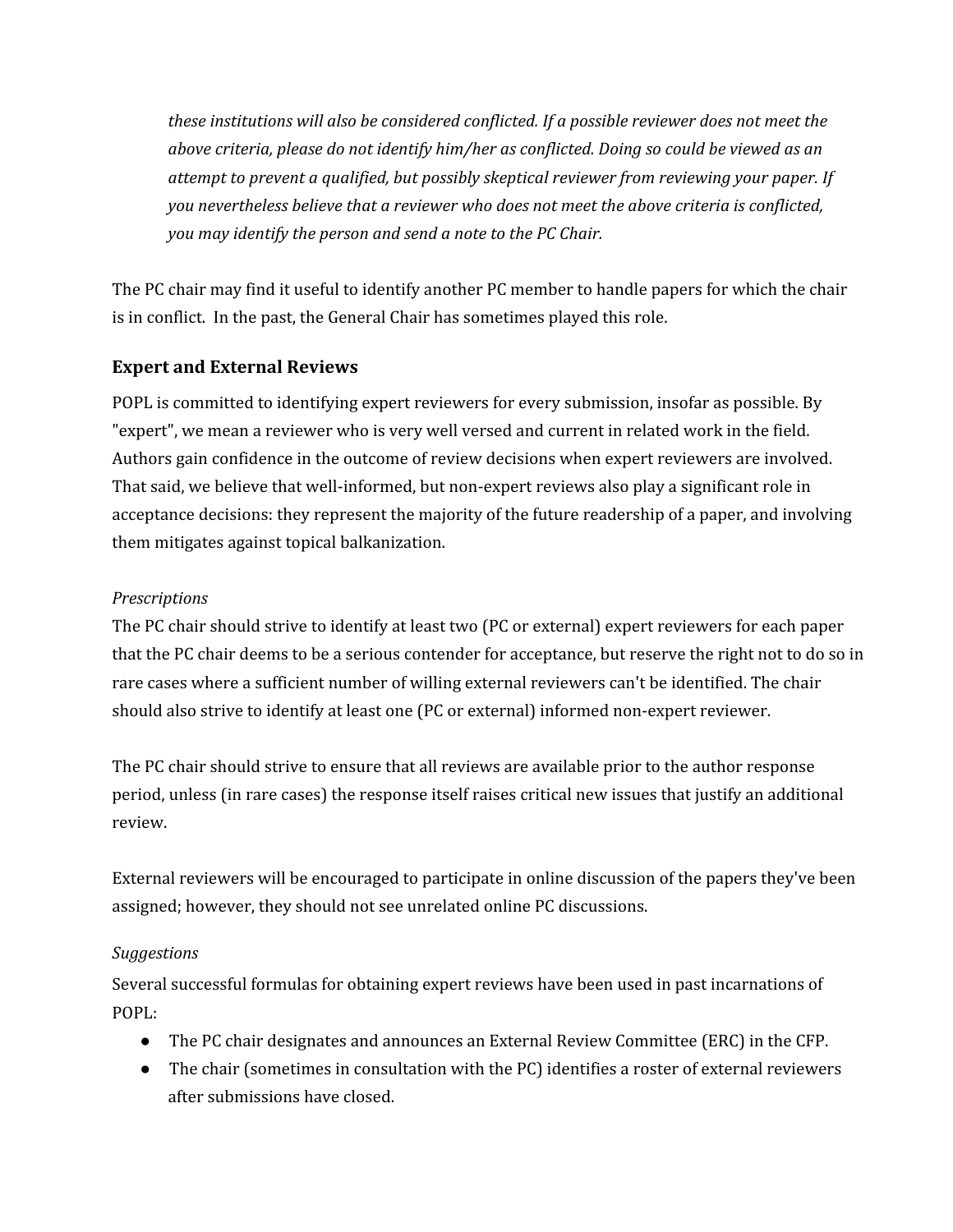● The chair appoints a "guardian" PC member for each paper, whose job is to identify (in consultation with the chair) external reviewers

Each of these processes has different strengths and weaknesses, and we leave it to the discretion of the PC chair to choose the process he/she is most comfortable with.

The PC chair may encourage (or even require) PC members to identify candidate external reviewers for each paper they bid on. Authors may also be allowed to suggest candidate expert reviewers. This can be helpful for niche areas where experts may not be well known to the PC. The PC is under no obligation to use suggested reviewers.

# **Submission of Supplementary Material**

#### *Prescriptions*

Authors will be allowed to submit supplementary material (proofs, software, datasets, etc.) at the time of submission. The PC is allowed, but not required, to consult this material.

The PC chair must allow two forms of supplementary material to be submitted: anonymized material, which may be made available to reviewers along with the submission, and non-anonymized material, which may only be made available to reviewers after they have submitted their initial reviews. Both are useful in different circumstances: the former is appropriate for materials (e.g. proofs, technical appendices) that are easy to anonymize and may aid expert reviewers in assessing the technical correctness of a paper, whereas the latter is appropriate for materials (e.g. software, datasets) that are difficult to anonymize.

# **Evaluation Criteria and Acceptance Ratio**

#### *Prescriptions*

There will be no numerical limit on number of acceptable papers. In 2010, there was a community discussion which concluded that a desirable acceptance rate is approximately 25% (at the time, this corresponded to about 50 papers). The consensus was that this rate could be achieved without lowering the quality of accepted papers. For the record, the acceptance rates for POPLs since 2010 are as follows: 2010: 18%, (39/207); 2011: 23% (49/209); 2012: 21% (44/205); 2013: 18% (43/238). More historical acceptance data can be found [here.](http://www.google.com/url?q=http%3A%2F%2Fdl.acm.org%2Fcitation.cfm%3Fid%3D2429069%26coll%3DDL%26dl%3DGUIDE%26CFID%3D262625600%26CFTOKEN%3D25474828&sa=D&sntz=1&usg=AFQjCNHBFoQejr-nbhxK2-3QdjGQOV__yA)

#### *Suggestions*

● The primary job of the PC is not to attempt to assess the long-term "importance" of work, but to vet the papers for exposure to the wider PL community, which will ultimately render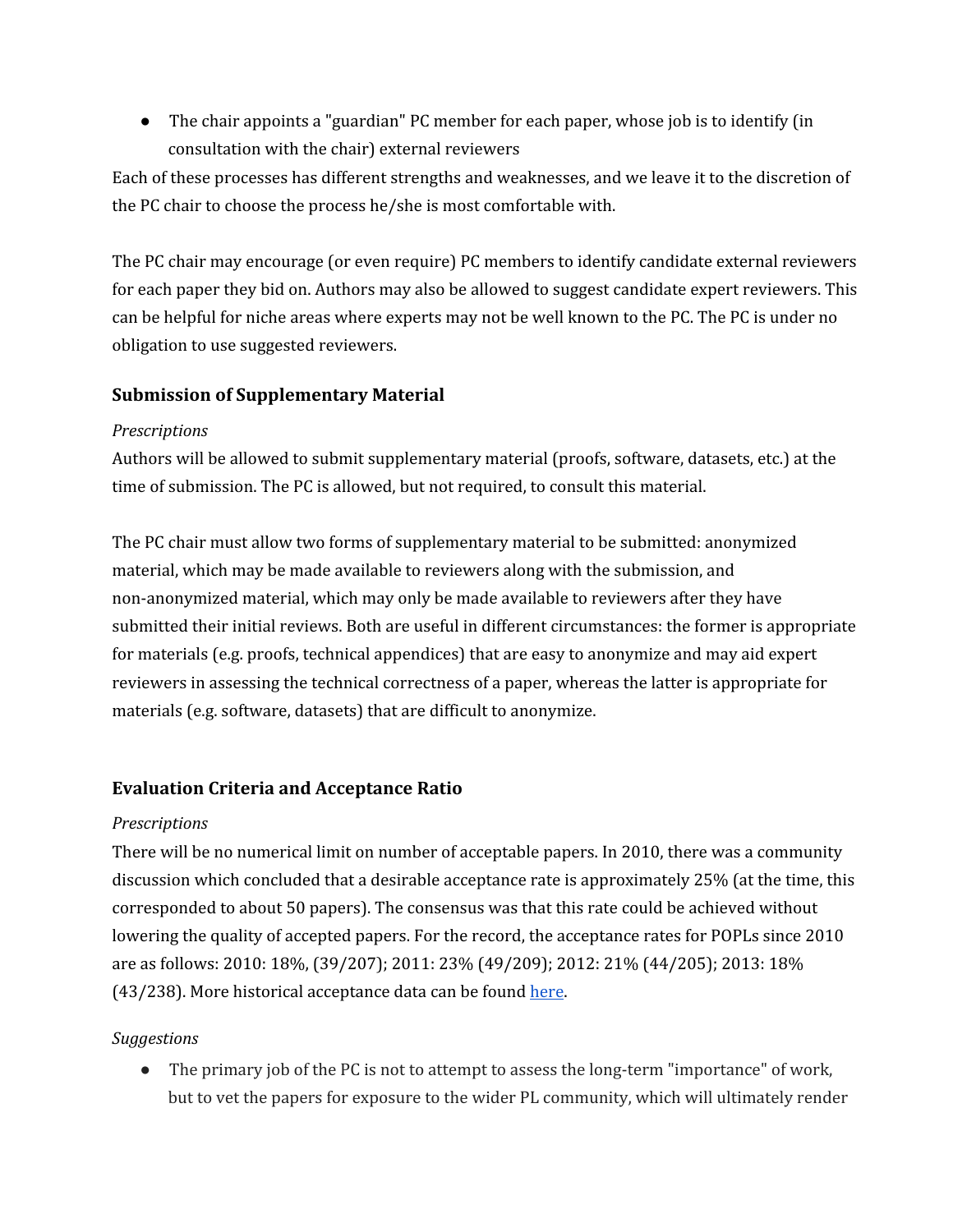judgment on importance.

- The PC should focus its deliberations on:
	- whether there is a genuine research contribution
	- whether the approach is fundamentally sound
	- whether the community will benefit from reading the paper
	- $\circ$  whether the paper (and supporting material, if any) contain sufficient information for others to reproduce and build on the results
- The committee should lean toward accepting papers that are controversial, that is, ones that, after discussion, still have both a strong advocate and a strong detractor.
- The committee should lean toward accepting papers that explicate their results clearly.

# **PC Submissions**

PC submissions can be problematic to manage, but we believe that on balance, the benefits of allowing PC submissions exceed the costs.

#### *Prescriptions*

POPL will allow PC submissions, but disallow submissions by the General and PC chairs.

PC members will not be allowed to review or discuss other PC papers; hence *all* reviews of PC submissions must be external. The PC chair will designate the roster of external reviewers for PC papers, manage the review process, and make the final acceptance decision, in consultation with the reviewers. In cases where the PC chair has a conflict with the author, the chair must designate a non-conflicted senior PC member to manage the review process and make the final acceptance determination.

SIGPLAN requires that PC papers be held to a higher [standard](http://www.google.com/url?q=http%3A%2F%2Fwww.sigplan.org%2FResources%2FGuidelines%2FProChair&sa=D&sntz=1&usg=AFQjCNGlS24KYZBoaseftCH07JAYt3LPsA) than other papers. For POPL, the criterion for acceptability of a PC paper is *clear accept*. We will not prescribe a specific floor on review scores, since such numbers tend to be poorly calibrated. However, the PC chair must ultimately be able to convince the SC and EC that those PC papers that were accepted were comfortably within the envelope of accepted, non-PC papers.

Acceptance decisions for PC papers will be announced at the same time as other author decisions are announced; i.e., the PC will not be aware of any PC paper decisions until the PC meeting is complete.

The policy on PC submission must be clearly explained to candidate PC members when their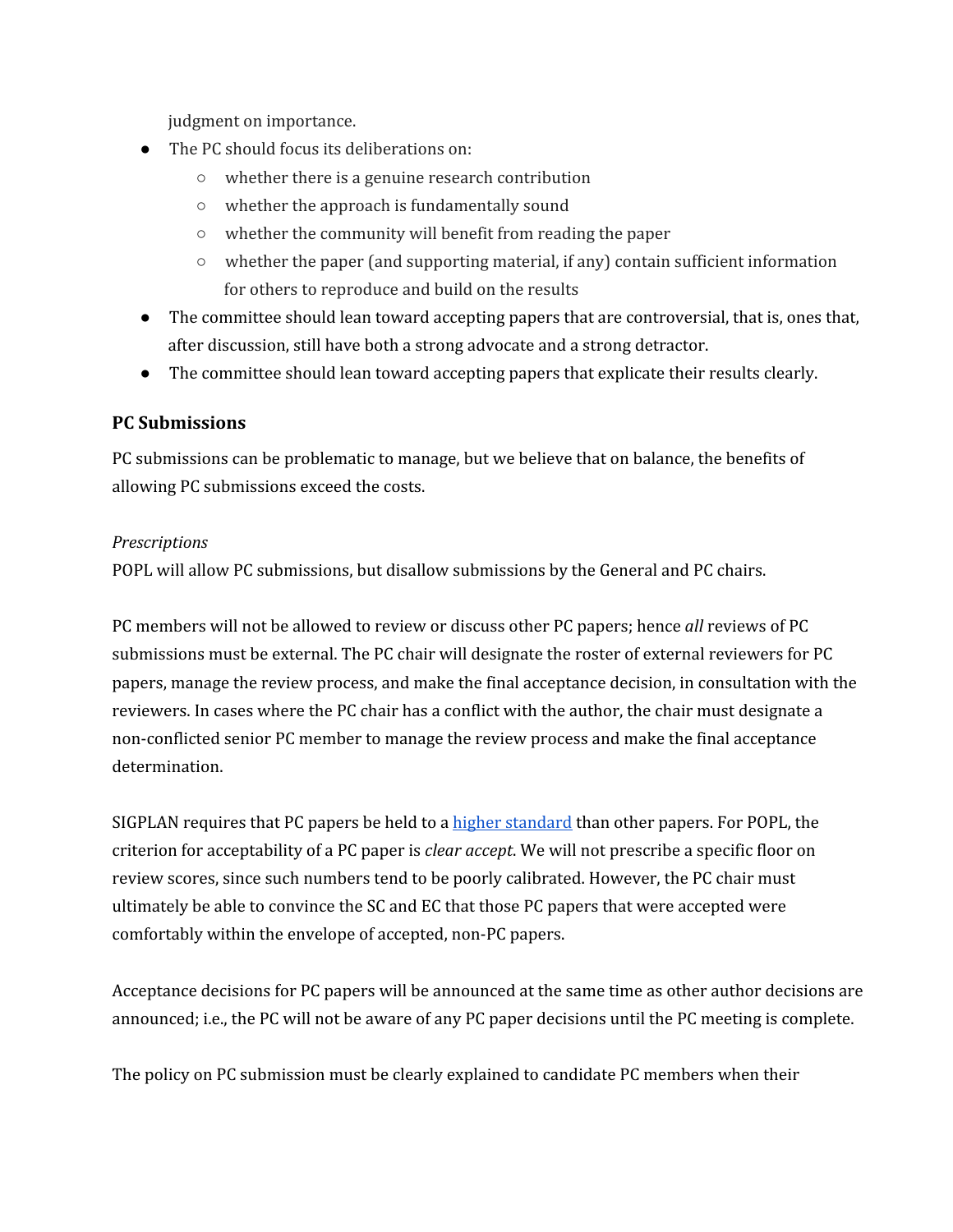participation on the PC is solicited.

#### **Author Response**

#### *Prescriptions*

POPL will allow author review responses. Authors will be allowed to read all reviews and scores. Authors will be strongly encouraged to be brief, but we will not prescribe a maximum response length. Authors must be allowed at least four days to respond.

#### *Suggestions*

- PC chairs may choose to state that the PC is not obliged to read or respond to rebuttals beyond a certain designated length.
- The PC chair may choose to allow authors to provide feedback on review quality, e.g., via a simple rating scale, in addition to rebutting the content of the review.

# **PC Member Responsibilities**

#### *Prescriptions*

PC members must commit to reading all of their assigned papers and writing their own reviews. PC members may also suggest additional reviewers, but they should not subcontract reading or review writing duties to others. The PC chair must always be consulted before additional reviewers are contacted to avoid conflicts and to ensure topical balance. PC members may share and discuss papers with students (subject to the usual confidentiality and COI provisions), and incorporate information from such discussions into their review, but the PC member is still responsible for writing the review. When a student is involved in this capacity, the PC chair should be informed so that the student receives appropriate credit.

#### **PC Management**

#### *Prescriptions*

POPL will continue to have an in-person PC meeting. PC members will be allowed to participate in the discussion (both online and in-person) of papers that they didn't review, and with which they have no conflicts.

The PC meeting should be preceded by an extensive online discussion period. The online discussion period should be a minimum of one week, but two (or more) is strongly preferred. During the discussion period, the PC will be allowed to see all papers for which they have no conflicts, and participate in the discussion. Online discussion must be actively facilitated by the PC chair, and (if